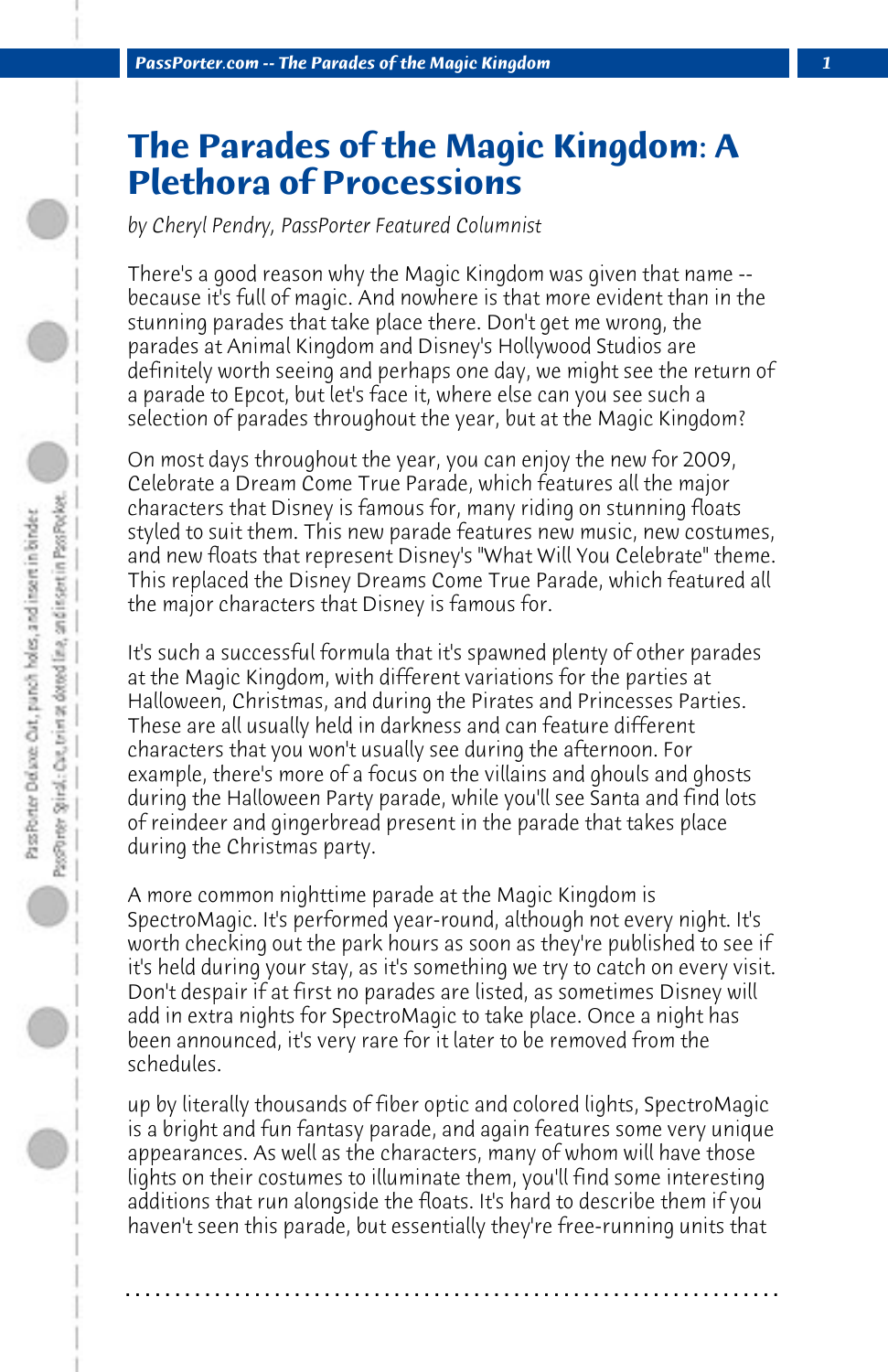can spin around, with our favorites including the "spectro-men" at the start of the parade and the fish that accompany the Little Mermaid float. To us, those are some of the highlights, as they're great fun.

Where's the best place to stand and see the various parades? That's a question I often hear asked and we don't have any one particular spot that we head for, but there are a couple of things I always look out when choosing a spot. Firstly, it's worth finding out which way the parade is going to go. We learned the hard way, when we were convinced that it would come from Frontierland (the usual departure point for the afternoon parades), but instead it came from the Main Street USA end. It's especially worth checking that if there's more than one show of SpectroMagic in an evening, as the start and end can vary from one parade to the next.

Once you know that, you can check a few things out. If it's a daytime parade, where is the sun? You don't want to be squinting into the sun to see the parade and you certainly don't want the sun behind the floats if you're trying to take photos of them. Also check for any trees that may obscure the higher parts of the floats as they travel along. This generally isn't a problem if you're in the front row of the parade, as Disney has done a great job in recent years of checking this for you, but it's a check I still carry out to this day.

I also like to find a spot where I can see the parade coming from some distance away, especially for the nighttime parades. The reason is simple. When taking photos at night, it's sometimes hard to know whether to use flash on your photos or not, so I like to try and do both versions to be on the safe side, but that means that you need enough time to do that. Equally, whenever you take a flash photo, your camera's battery usually needs time to re-charge, so it can be a few precious seconds before its ready again -- and you don't want to miss that perfect shot in the meantime.

If it's a nighttime parade you're watching and you intend to leave straight afterwards, you may want to think carefully about this. Make sure that you don't get yourself cut off and can quickly get to the exit gates. Sometimes it's actually quicker to watch the parade from further along the route -- perhaps somewhere near the top of Main Street USA and then scoot down through the shops towards the exit, as usually you'll be moving faster than the parade will.

How early should I get there to watch the parade? Again, there's no set time-scale, but a general rule of thumb is that when you see people finding seats, then perhaps it's time to start looking for a spot. Generally, if there are two parades in an evening, the later one is

**. . . . . . . . . . . . . . . . . . . . . . . . . . . . . . . . . . . . . . . . . . . . . . . . . . . . . . . . . . . . . . . . . .**